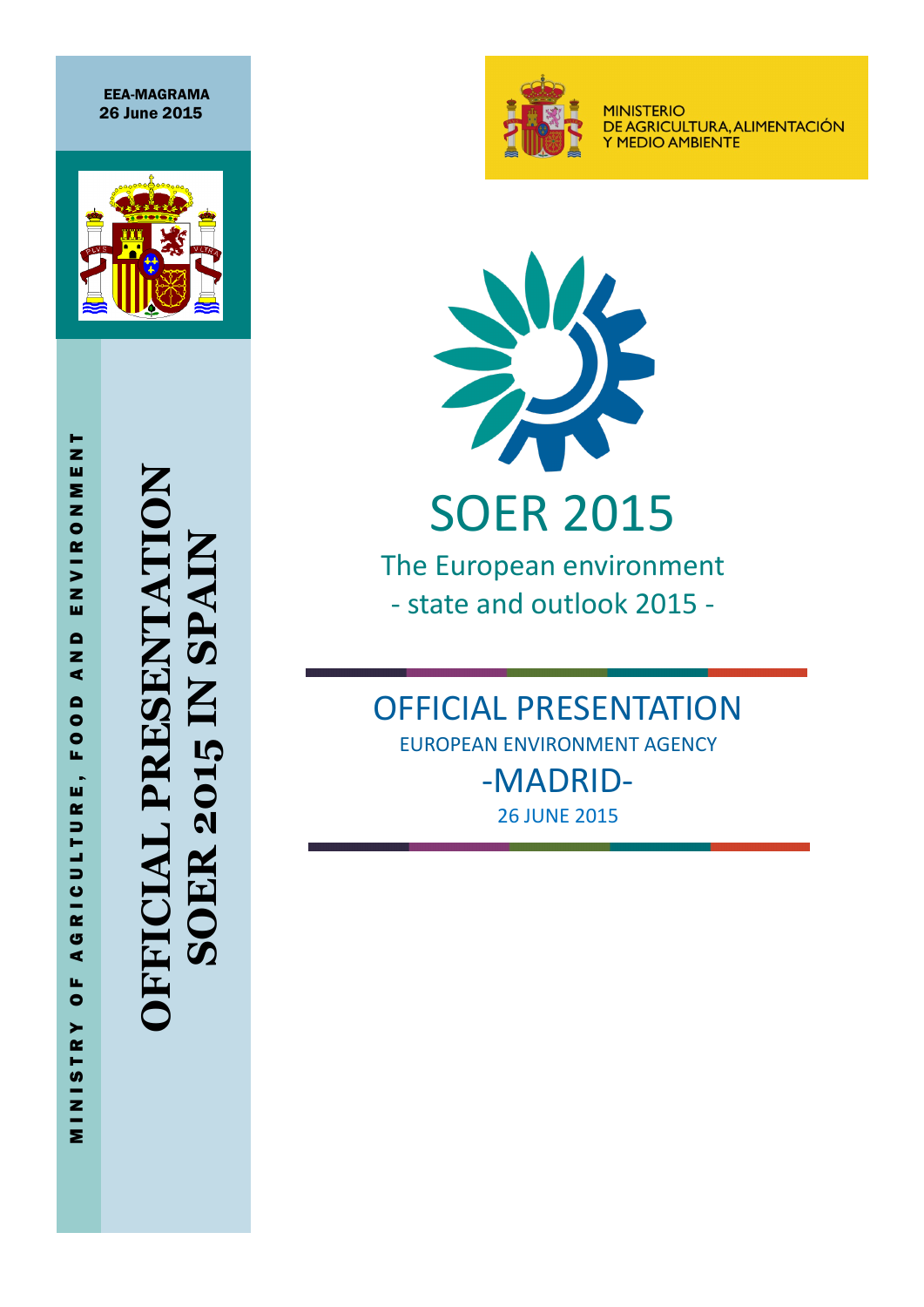



# **A GEN DA**

## **PREPARATORY MEETINGS OF THE EXECUTIVE DIRECTOR WITH MAJOR STAKEHOLDERS:**

#### **9** – **10 H NGO'S AND ENVIRONMENTAL FOUNDATIONS**

**10-11 H THE SPANISH GREEN GROWTH GROUP** 



In charge of:

SONIA CASTAÑEDA, DIRECTOR OF THE BIODIVERSITY FOUNDATION



Mr. HANS BRUYNINCKX, Executive Director of the European Environment Agency

He is joined on stage:

Mrs. GUILLERMINA YANGUAS, General Director of Quality and Environmental Assessment and Natural Environment

## **1 2:2 0 H 1ST ROUND TABLE**

#### PANEL - CIRCULAR ECONOMY

Speakers:

- LAURA RUBIO Directora técnica de AERESS
	- PALOMA OÑATE ECOALF
		-
- 

ALICIA GARCÍA FRANCO Federación Española de Recuperación y Reciclaje

PILAR CHIVA **Agencia de Residuos de Cataluña** 

Moderator: María José DELGADO. Deputy Director of Waste Management.